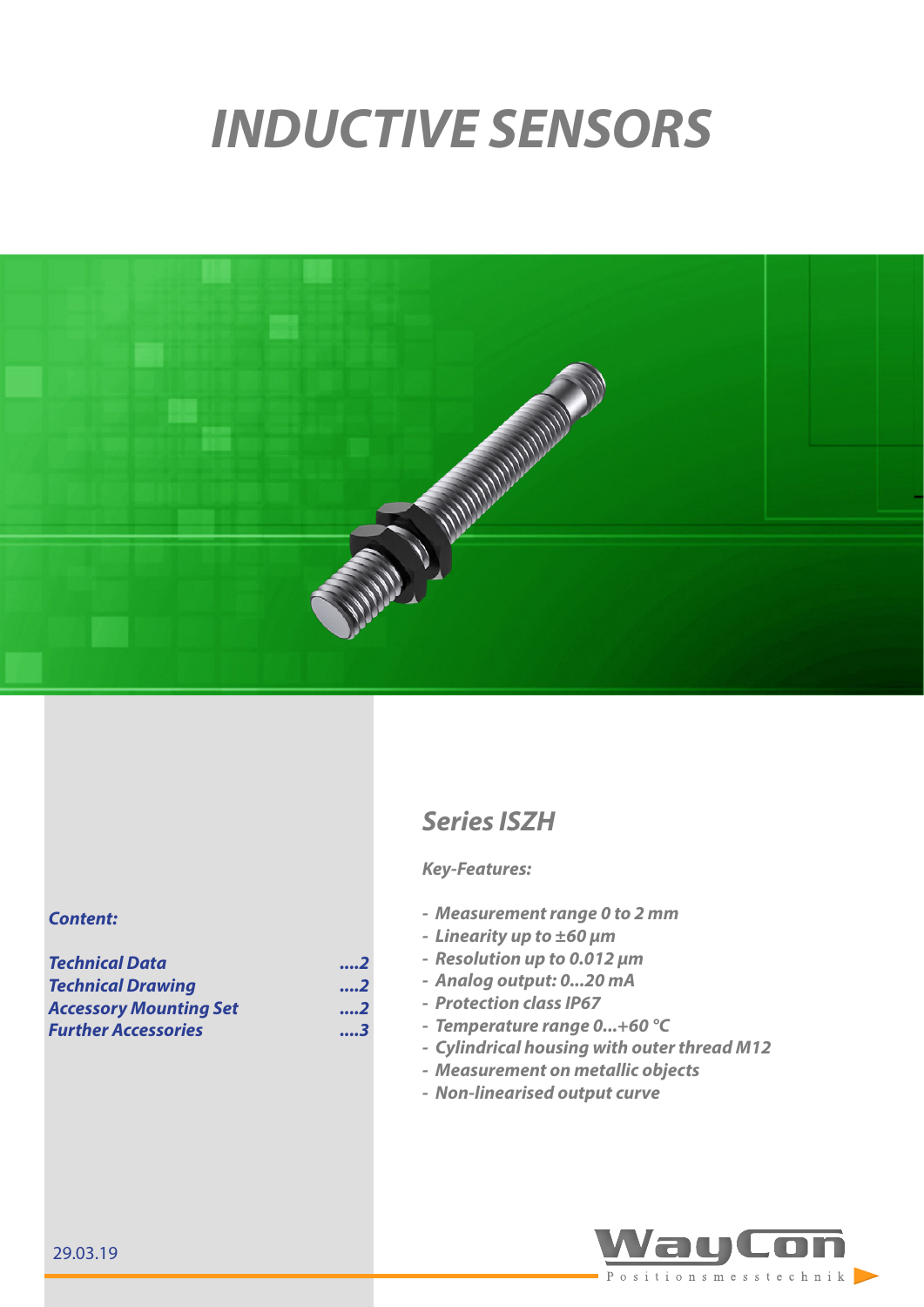## <span id="page-1-0"></span>**TECHNICAL DATA**

| Measurement range MR <sup>1)</sup>                                                                        | [mm]       | 02                                            |
|-----------------------------------------------------------------------------------------------------------|------------|-----------------------------------------------|
| Linearity <sup>1)</sup>                                                                                   | [µm]       | ±60                                           |
| Resolution static <sup>1)</sup>                                                                           | [µm]       | $<$ 0.012 (10 Hz)                             |
| Resolution dynamic <sup>1)</sup>                                                                          | [µm]       | $<$ 0.065 (520 Hz)                            |
| Resolution measurement centre <sup>1)</sup>                                                               | [µm]       | < 0.006                                       |
| Repeatability <sup>1)</sup>                                                                               | [µm]       | <1                                            |
| Measurement speed <sup>1)</sup>                                                                           | [mm/ms]    | 0.1                                           |
| Refresh rate <sup>1)</sup>                                                                                | [ms]       | 0.5                                           |
| Output signal                                                                                             |            | $020$ mA                                      |
| Power supply Vs                                                                                           | [VDC]      | 15.30                                         |
| Current consumption max. (without load)                                                                   | [mA]       | 50                                            |
| Load resistance                                                                                           | $[\Omega]$ | $<$ 100 $<$ 400                               |
| Voltage drop Vd                                                                                           | [VDC]      | $<$ 7                                         |
| Short circuit protection                                                                                  |            | yes                                           |
| Reverse polarity prot.                                                                                    |            | yes                                           |
| Protection class                                                                                          |            | <b>IP67</b>                                   |
| Operating temperature                                                                                     | [°C]       | $0+60$                                        |
| Temperature drift max.                                                                                    | [µm]       | ±10                                           |
| Housing material                                                                                          |            | steel 9 SMn (Pb) 28/36, sensing face: ceramic |
| Connection                                                                                                |            | connector output M12, 4 pins                  |
| Optimal mounting                                                                                          |            | quasi-flush                                   |
| <sup>1)</sup> with regard to a norm measurement plate ( $\geq 6 \times 6 \times 1$ mm), mild steel (ST37) |            |                                               |

**TECHNICAL DRAWING**



## **ACCESSORY MOUNTING SET**

### **Mounting set ISMZ-M12**

- The mounting set consists of:
- Clamps (stainless steel)
- Ball pivot (galvanised steel)
- Mounting panel (stainless steel)